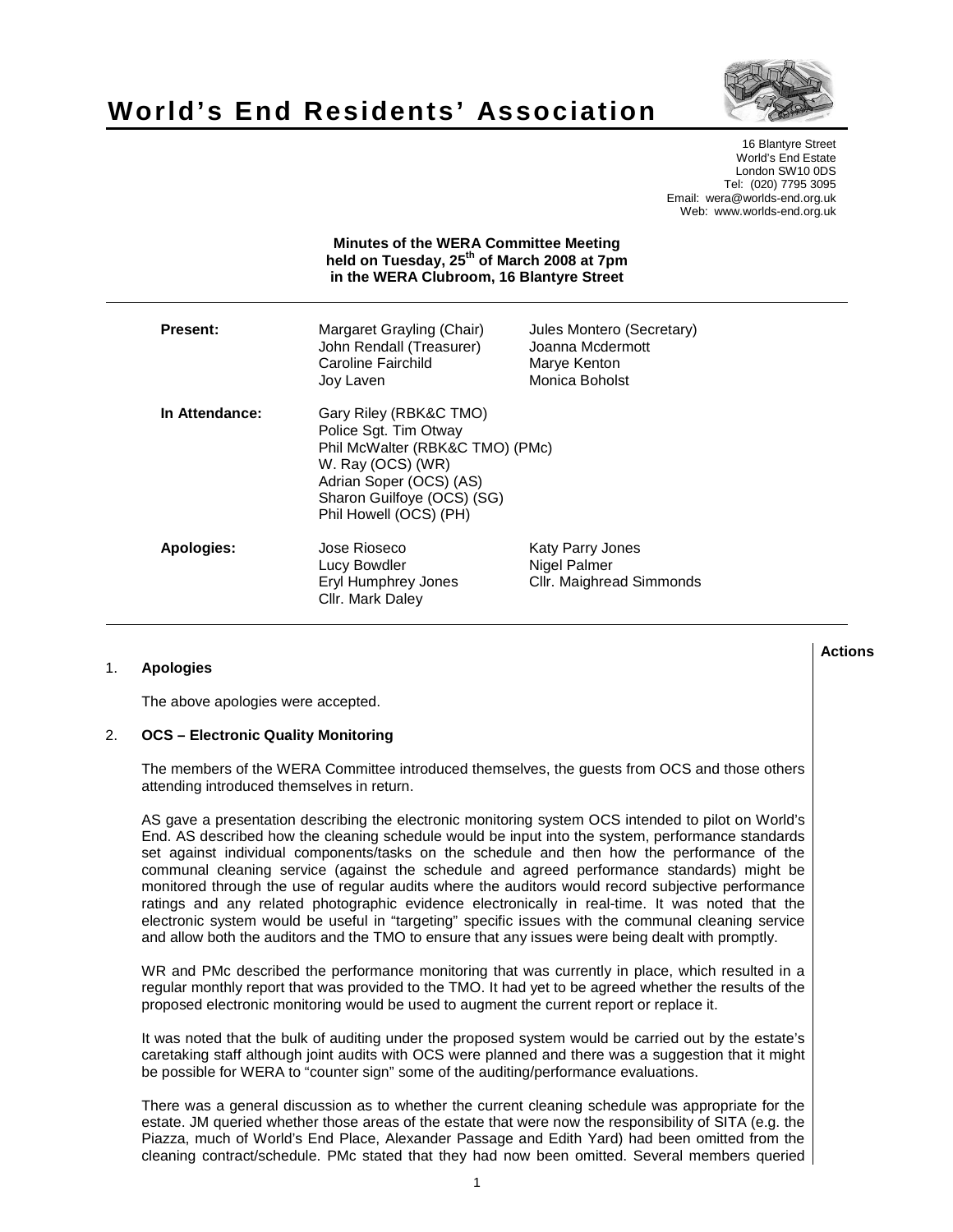whether parts of the current cleaning schedule were being adhered to; citing the cleaning of the stairwells and the wet cleans of the walkways as examples of cleaning activities that appeared to deviate from the published schedule on a regular basis. A discussion took place as to the ongoing cleaning issues with the estate's walkways (particularly those related to, or the result of, frequent dog fouling) and what frequency and quality of walkway cleaning was achievable. It was agreed that reasonable performance standards had to be agreed and set. Several members also noted the need to address long standing issues with the cleaning of the lifts and lift lobbies.

It was agreed the proposed electronic monitoring was a good idea and that the pilot scheme on the estate was most welcome. It was also agreed that WERA would have some visibility of the reports produced through electronic monitoring and that a further meeting could be scheduled to discuss the results from the pilot once it was in place and operational.

It was suggested that it would also be useful to arrange a separate meeting and/or walkabout with PMc to discuss any general issues with the communal cleaning service.

#### 3. **Minutes of Previous Meeting**

Item 6 – TO noted that the two PCSOs mentioned were not being transferred to another ward but to another London borough. TO also stated that a new PCSO was expected to join his team in April.

The minutes of the meeting of the  $19<sup>th</sup>$  of February were then accepted as correct.

#### 4. **Matters Arising**

Minutes of the meeting of the 19 $th$  of February 2008

Item 7 – GR had provided the last ARB meeting with a financial update. Hardcopies of the update were available from the reading tray.

Item 8 – JM had yet to discuss the use of the WERA bank account to hold grant moneys secured by the Westway Project with Resident Involvement. JM would do so after the meeting.

JM

Item 8 – JM had written to the Borough Valuer and was currently awaiting their response.

Item 12 – JM had notified Committee members of the date of the next meeting.

A brief discussion took place as to the issues noted under item 9 in relation to the Senior Citizens Forum (SCF). JM noted that he had now specified on the RA's Annual Monitoring Form who the appointed representatives to the various TMO Committees were from the RA/ ARB. This included the Senior Citizens Forum, whose representative from the ARB was MG. There was some concern that the minutes of the SCF did not make it clear who the representatives attending meetings were or who they were representing. There was similar concern that moneys had apparently been granted to the World's End ARB by the SCF but that the ARB had not actually received these funds. It was decided that WERA would write to the TMO's Resident Involvement to seek clarification on these issues.

#### JM

# 5. **Estate Management**

#### Door Entry Fobs

GR stated that the "switch on" of the new door entry system had originally been scheduled for the 25<sup>th</sup> of March but had been delayed by 24 hours to allow more residents to collect their fobs. JL noted that she would be unable to collect her fobs as she was at work during the concierge office's opening hours (8am – 4pm). GR stated that they were considering how best to accommodate those residents unable to collect their fobs during the concierge's working hours. GR explained that the TMO were making use of the opportunity presented by the distribution of fobs to carry out a comprehensive audit of the estate's population. In particular, any households who had not collected their fobs by the end of the week would be contacted by the housing officer to try and determine why they had not done so.

MK asked whether the estate staff and security staff operating the door entry system from the concierge office would be "challenging" those visiting the estate and asking them to identify the household they were visiting. GR stated that they would try to do so, but needed to determine what was actually possible in practice, noting that there might be contractual issues with 1SC Guarding, who provided the out-of-hours concierge service, as they were not currently required to challenge those visiting the estate.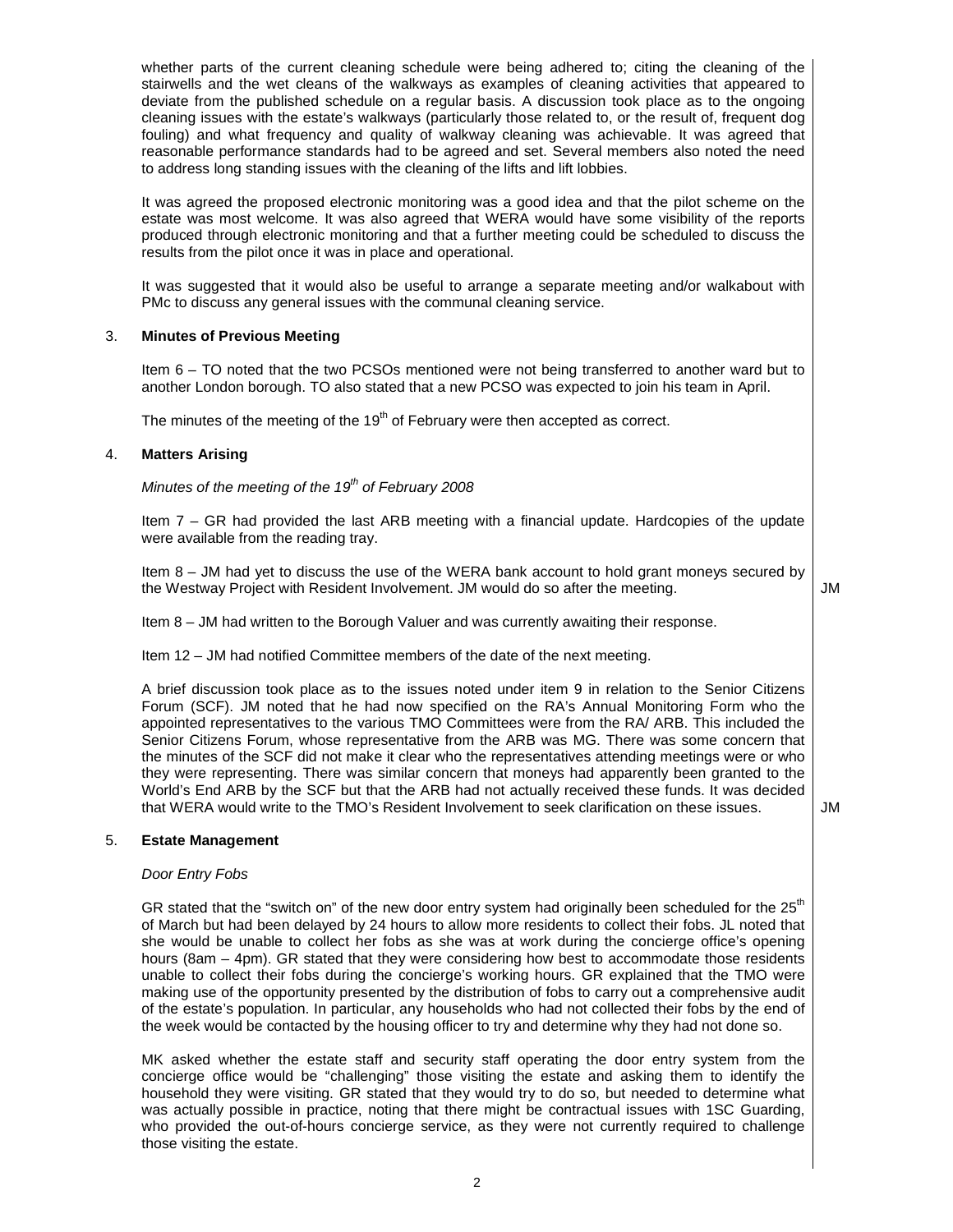#### Security Proposals

GR told the meeting that the paper prepared for the Property Management Committee mentioned by Alasdair Manson at the previous meeting had been declared "Part B" (i.e. confidential to the TMO and thus not available to residents) and that WERA would therefore not be able to see it. Several members stated that they thought it absurd that a paper describing security proposals for the estate should be declared "confidential". GR stated that a meeting with Peter Tozer needed to be arranged so that the WERA Committee could be properly briefed on the proposals, and the proposals discussed. JM suggested that Peter Tozer could be invited to attend the next Committee meeting (scheduled for the  $22<sup>nd</sup>$  of April) and this was agreed. It was also suggested that Peter Tozer be asked to prepare a summary of the proposals for circulation to members prior to the meeting. JM

#### ARB Works / Tower Landings

GR suggested that OCS be contacted and asked to submit a further quote for the work to paint the tower landings and ceilings (funded by the World's End ARB). GR asked the Committee to consider what colours might be most suitable for the landing ceilings and floors. All

MK asked GR if he had been able to inspect the brickwork on her tower landing which had been splattered by paint during the communal redecoration works. GR said that he had not, but that he would do so. GR

# **Gardens**

JL gave GR copies of photographs of several communal garden areas, pointing out a number of outstanding issues. GR agreed to look into the issues.

GR

#### Neighbourhood Management Re-structure

GR stated that the re-structure of the Neighbourhood Management service would come into effect in the new financial year. As part of the restructure the TMO would be recruiting a Senior Neighbourhood Officer to oversee the estate's caretaking staff. The TMO was currently carrying out internal recruitment for the post but would recruit externally if it was unable to fill the post internally. GR said he expected the post to be filled by the  $7<sup>th</sup>$  of May at the latest. GR then explained that as part of the restructure he would be taking up one of the Neighbourhood Manager posts in the North of the Borough and someone else would be assuming the post of Neighbourhood Manager in the South. As there was a only one Neighbourhood Manager post in the South of the Borough he expected this to be occupied by the most experienced member of TMO staff currently in that position.

#### 6. **Safer Neighbourhoods**

#### Dogs

It was noted that a letter and questionnaire with regards to dog ownership was currently being distributed across the estate. The letter described the outcome of the court proceedings against the dog owner whose dog had attacked a child on the Piazza in September 2007. The questionnaire asked residents to highlight which dog-related problems they believed were common on the estate and caused them concern. The letter instructed all dog owners to register their dogs with the TMO.

GR and TO explained that the TMO was using the World's End Estate to pilot a more comprehensive dog register, where full details of both dog owners and their dogs (possibly including photographs of the dogs) would be recorded. It the pilot proved successful the TMO intended to roll out the dog register to other estates. TO said he hoped to provide WERA with regular feedback on its progress.

#### GR then left the meeting.

#### Safer Neighbourhoods Report

TO provided the meeting with the monthly report of recorded crime on the estate.

TO explained how he was collating the information to identify crimes and incidents of relevance to the estate. TO noted that "domestic incidents" were not included as they were rarely recorded as crimes.

TO described each of the incidents recorded in the monthly report in turn and then gave the meeting a summary of other recent Police activity on the estate. Recent incidents involving youths working on scooters in the car park were noted. These had not been recorded as crimes on the World's End